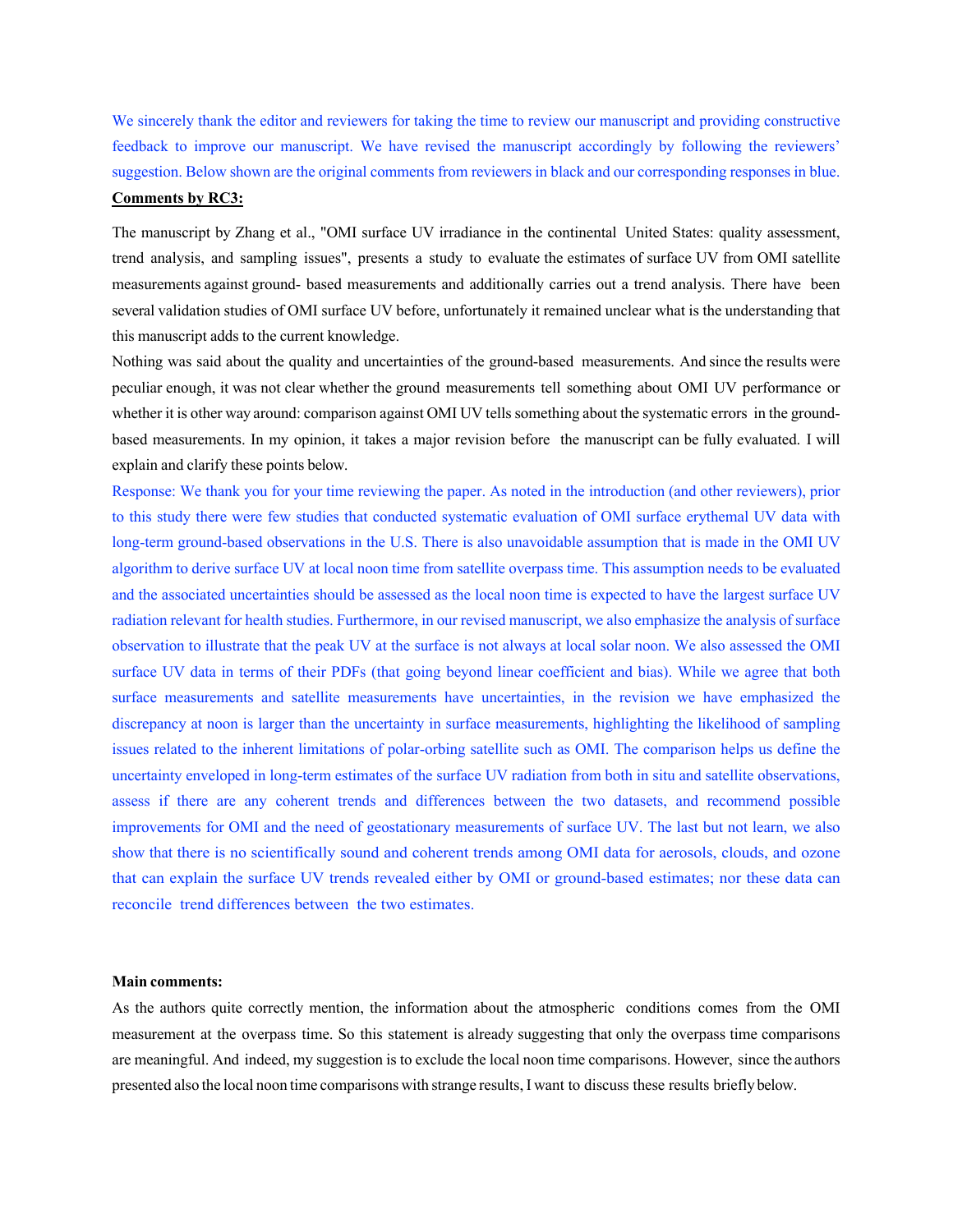Response: We thank the reviewer for the suggestion and the comments. We understand that the comparison for overpass time would be more accurate. However, the surface UV irradiance at local solar noon time is also an important quantity as it is expected to be the largest during a day and is relevant to health studies. There is a need to quantify how much errors would be, because of the assumption of constant atmospheric conditions between satellite overpass time and the local solar noon time. Hence, we hope to keep the comparison for both satellite overpass and local solar noon time, in order to shed some light on the uncertainties from inherent limitations in the sampling made by polar-orbiting satellite. Our evaluation here not only reveals how good the OMI product is - its PDF for surface UV is in statistically significant agreement with the counterpart of surface observation, but also quantifies the uncertainties in creating surface peak UV climatology from a polar-orbiting satellite (such as OMI) that has inherent limitations in sampling. The latter is analysed here by taking advantage of long-term calibrated 3-minute surface UV data record over the U.S.

The SZA is always somewhat lower at the local noon time than at the overpass time, resulting in larger UV irradiance at the local noon by this SZA effect. This means that there has to be some very clear and systematic effect in cloudiness to compensate this, if the resultsin the Figure 8b are true. Cloud effect would the only plausible explanation and it would mean that at the OMI overpass time there should be systematically (on average) lower cloud amount than at the local solar noon over the stations studied. From the results of Meskhidze et al. 2009, the opposite diurnal cloud effect seems to be the case, on average thicker (higher cloud optical depth) clouds in the afternoon than before (at Terra overpass time) over most of the continental US. The overpass time of Terra is before noon, but I think this should give an indication, at least, about the sign of the systematic difference between noon and OMI overpass. So how do you explain your Figure 8b? It is absolutely necessary to include ancillary data or publication citation to convince the reader about the behavior in the Figure 8b. Otherwise, he/she is left with an impression that something has to be wrong with the ground-based measurements.

Response: We fully agree with the reviewer's point, and that is indeed one of our motivations to look into the issue: to what extent a constant atmospheric profile between the local solar noon and satellite overpass time is valid. Following your suggestion as well as the suggestion made by the second reviewer, we have double checked our analysis and found we mis-calculated the local solar noon time. Subsequently, we make corrections in the revisions. The results are interesting. Overall, OMI local solar noon time are about 95% times larger than satellite overpass time; but still, in average 22% of times, the ground measurements show that the local solar noon time surface UV is smaller than that in satellite overpass time, likely reflecting the differences in variations of clouds and other parameters (Meskhidze et al., 2009).

If the results in the Figure 8b are not understood and explained, the reader can only assume that there has to be some angular dependent error left in the measurements to cause this. And indeed, there was no single word about the uncertainty of the ground-based measurements. The reference to Lantz et al. 1999 was just given, without any further discussion. So please explain in detail the corrections applied. The correction should be ozone and SZA dependent, as they discuss in Lantz et al. 1999. From where you take the ozone values for the correction? How often the reference is calibrated? How often these instruments participate in inter-comparison campaigns? I think it would be an informative plot to show also the typical correction factor, plotted as a function of SZA, for two very different ozone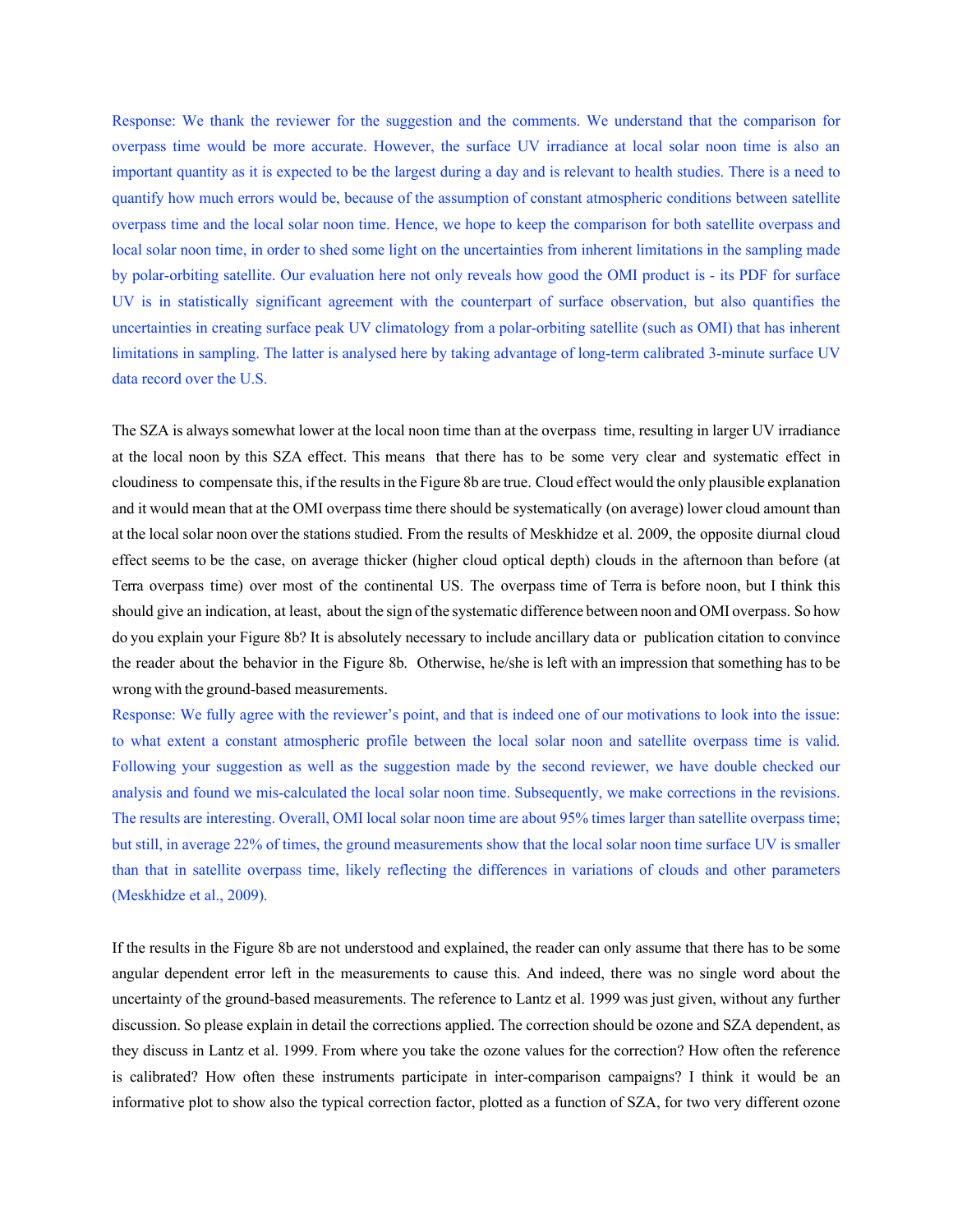amounts. The angular calibration is also a function of cloudiness, so please discuss in detail how it is included in the correction of ground-based measurements.

Response: We thank the reviewer for this specific comment related to the quality of the ground observational data used in the current work. We have revised Sect. 2.2 (ground observation data) to provide more information about the calibration and characterization process of the UMMRP broadband radiometers used in this work. The UMMRP uncertainty is ozone and SZA dependent. The erythemal UV irradiance used in the current work is prepared with the calibration factors of SZA dependence that assume the total column ozone is 300 DU. This is the best data offered by UMMRP to the scientific community in the public domain. We understand that the variation of  $O_3$  amount may lead to errors in the calibration, and in the long-term, there are conditions where  $O_3$  amount can be larger than 300 DU, and there are also times where  $O_3$  amount is less than 300 DU. Kimlin et al. (2005) has shown overall UMMRP broadband radiometers have an uncertainty on the average of  $\pm$  6%.

Currently the trend analysis part does not offer anything consistent. For the careful reader, the main message seems to be that the ground-based measurements result in both negative and positive trends, no matter how the data are selected, and even for stations that are almost side by side. So perhaps this trend analysis could be also excluded, or the authors explain what isthe consistent message it brings. Forinstance, let's take a look at the East coast of US, some sites give slightly negative trend (13b), the southern most shows a positive trend. If one studies Zhang et al. 2017 in detail, it is clear that there is no AAOD trend in this region, while there is a negative trend in AOD (from OMI, but also from other instruments). So one would assume slight positive trend in surface UV, but in the contrary there is negative trend in two sites.

Response: The trends derived from ground measurements are within the measurement uncertainty range. Our original hypothesis is to see negative trend because of recovery of O3, but on the other hand, aerosols amounts are also declining. Our analysis eventually proves the null hypothesis there is no coherent trend. Indeed, we found there is no scientifically sound and coherent trends among OMI data for aerosols, clouds, and ozone that can explain the surface UV trends revealed either by OMI or ground-based estimates; nor these data can reconcile trend differences between the two estimates. While it would be nice and interesting to see a coherent trend, proving a null-hypothesis is equally scientifically important.

The changes in AAOD alone cannot explain these trends, so it is absolutely important to consider the simultaneous changes in AOD as well. If one selects those regions fromZhang et al. 2017 where both AODand AAOD(fromOMI) shows positive change, then the most probable sites are Holtville, CA and Las Cruces, NM, where based on this change, one would assume to see negative change in surface UV. However, both stations show positive change. These are just two examples why I argue that in its current form, the manuscript fails to offer consistent and convincing message about the trend analysis. My two main comments might be linked: if the quality of the ground-based measurements is not sufficient and/or properly considered, then these issues might become visible both in the results shown in Figure 8b and also in the trend analysis. It can be also, that in any case, the signal is too weak to detect any meaningful trend, but if so, then the discussion and comparison against OMI AAOD is not justified.

Response: We agree that the key message should be clearly delivered. Overall findings are as followings: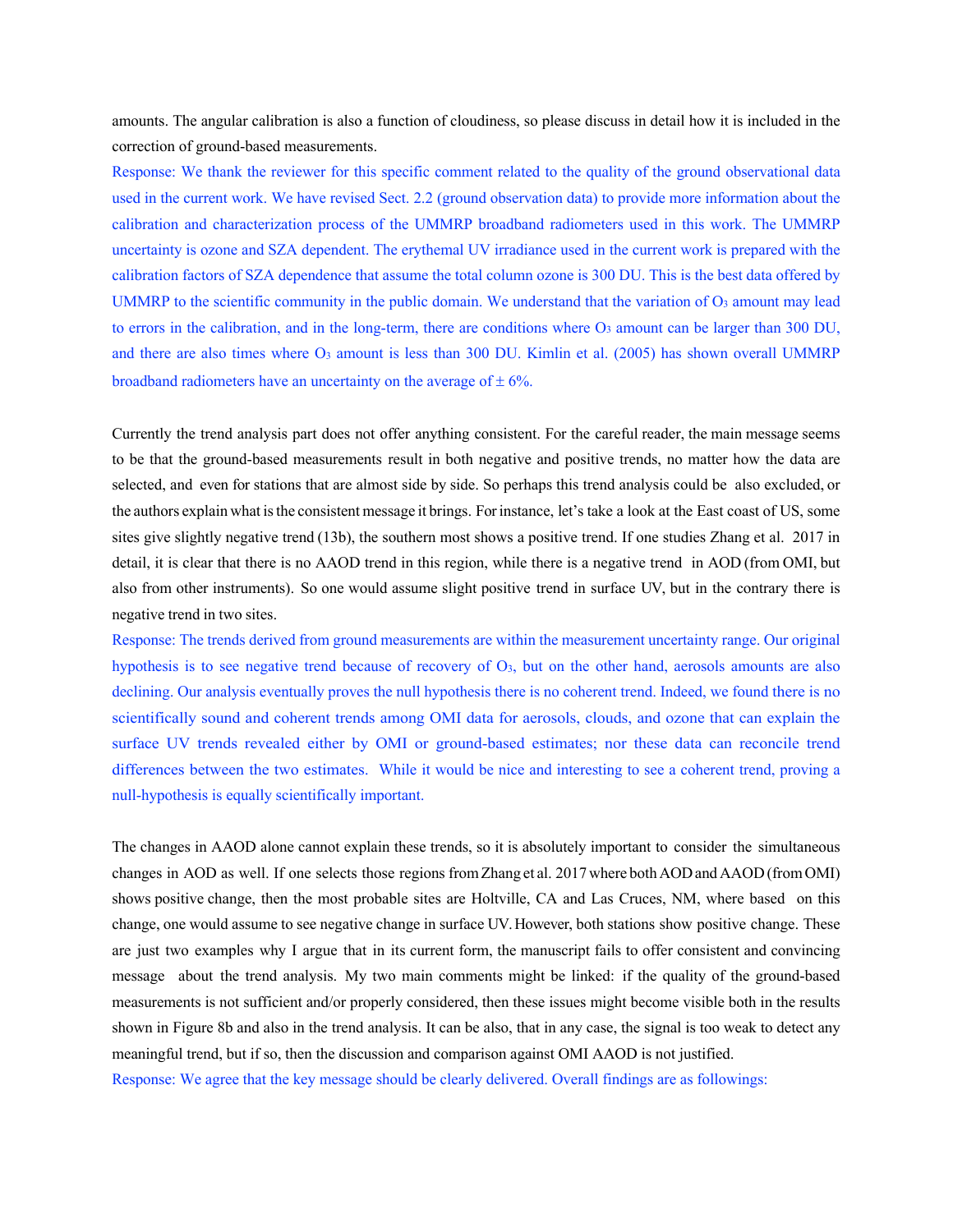1) at satellite overpass time, 7 % overestimation by OMI in comparison with surface measurement, and this bias, while close to, is definitely larger than 6 % uncertainty range of surface measurements.

2) at local noon time, in average, OMI noon time EDR is 18 % larger than at satellite overpass time, but 22 % of times, noontime is smaller derived from the ground measurements.

3) at local noon time, the satellite-based OMI is 7% bias higher than surface counterpart, and this bias is out of the surface measurement range.

4) we find several sides shows statistically significant trend, but the trend magnitude overall is within the surface measurement range. There is no scientifically sound and coherent trends among OMI data for aerosols, clouds, and ozone that can explain the surface UV trends revealed either by OMI or ground-based estimates; nor these data can reconcile trend differences between the two estimates. While it would be nice and interesting to see a coherent trend, proving a null-hypothesis is equally scientifically important

#### **Specific comments:**

Line 364, you mention that the absorbing aerosols could be the reason for the OMI UV trend. It is not the likely reason, since the correction is taken from monthly climatology. So what did you mean?

Response: We agree with the reviewer that the absorbing aerosols will not be likely the reason for the OMI UV trend detected. Other factors such as the scattering aerosols concentrations, clouds and trace gas concentrations could all contribute to the trend. The key message here is that on the first order, there is no apparent trend in the factors that affect the surface UV, and there is also no apparent and spatially coherent trend in OMI UV data.

Line 370, there is a better reference to Kinne et al. (Kinne et al. 2013 below). Response: Thanks for the suggestion and we have updated the reference.

Line 361, if you include 310nm, perhaps comparison to the 380nm trend would bring something useful, since it does not have any significant ozone absorption.

Response: Thanks for the good suggestion and we have also studied the trend of OMI spectral irradiance at 380nm (please see Fig 8(e)).

Table 3. If you used ordinary least squares for regression, please remember that it gives a systematically biased slope when there is uncertainty in x-axis. These numbers, slopes in particular, would be informative if the method for the regression is correct one. See Cantrell et al. 2009 or Pitkanen et al. 2016. Please explain the method that was used and the possible limitations.

Response: Thanks for bring us the attention of those two references. We have explained the regression method used in the current work and future work should be paying more attention to the linear regression methods used as discussed in these two reference papers.

### REFERENCES:

Cantrell, C. A.: Technical Note: Review of methods for linear least-squares fitting of data and application to atmospheric chemistry problems, Atmos. Chem. Phys., 8, 5477-5487, https://doi.org/10.5194/acp-8-5477-2008, 2008.